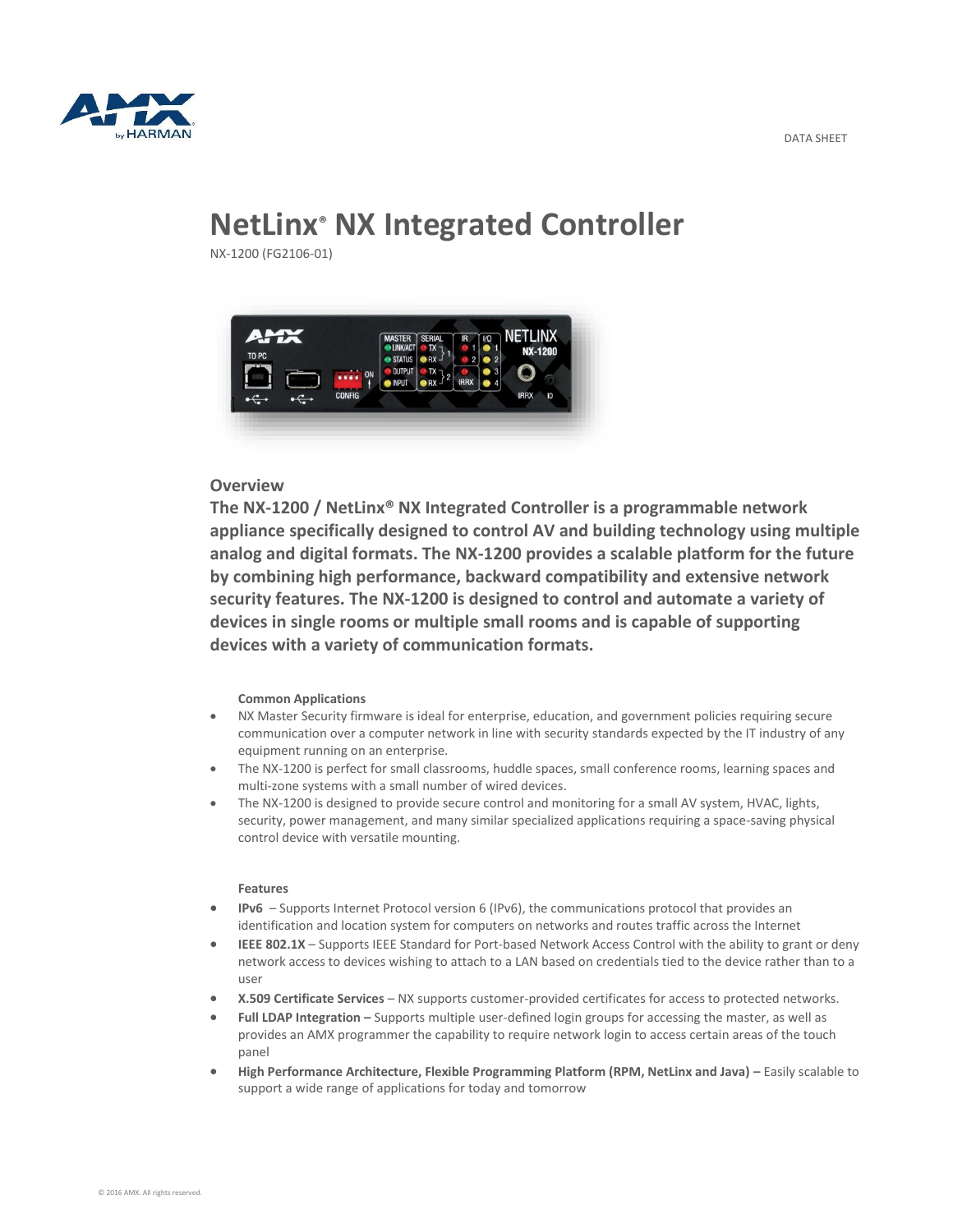- **Full Line Compatible (Backwards and Cross-Compatibility) –** Standardized port numbers and new configuration import/export tools mean fewer coding changes
- **TLS / SSH Client** Provides NetLinx programmers the ability to manage secure port TLS and SSH communications with a remote device or server
- **Cryptographic Support** In accordance with FIPS 140-2, a U.S. government computer security standard used to accredit cryptographic modules for the protection of sensitive or valuable data
- **Network Syslog –** The Central Controller generates an audit record of events using syslog, a standard for message logging
- **Enhanced Diagnostics On Serial and IR Ports –** Provides real time error feedback when Serial and IR ports are disconnected or improperly wired
- **File Import / Export From USB Drive** Backup and restore configuration data, program files, and update firmware from a standard USB flash drive
- **Hardware / Software Built for 24/7/365 Operation** Provides outstanding reliability and improved diagnostic

### **Additional Features**

- **Ultra-Fast 1600 MIPS processor**
- **512 MB Onboard RAM**
- **1 M Non-Volatile Memory**
- **4 GB SDHC FLASH Memory**
- **1 RU x 1/3 Rack Space**
- **1 AXLink Interface**
- **1 10/100 LAN Interface**
- **4 Digital I/O Ports**
- **1 RS232/422/485 Port**
- **1 RS232-Only Port**
- **2 IR/Serial Output Ports**
- **1 IR Receive Port**

#### **Specifications**

| <b>GENERAL</b>               |                                                                   |
|------------------------------|-------------------------------------------------------------------|
| Enclosure                    | Metal with black matte finish                                     |
| Dimensions (HWD)             | 1 11/16" x 5 13/16" x 5 1/8" (42.16 mm x 147.32 mm x              |
|                              | 130.81 mm)                                                        |
| Weight                       | 1.6 lb. (.726 Kg)                                                 |
| <b>Regulatory Compliance</b> | • FCC CFR Title 47 Part 15                                        |
|                              | • CE EN 55022                                                     |
|                              | • CE EN 55024                                                     |
|                              | • CE EN 60950-1                                                   |
|                              | • IEC 60950-1                                                     |
|                              | • UL 60950-1                                                      |
|                              | • C-Tick CISPR 22                                                 |
|                              | • IC CISPR 22                                                     |
|                              | • VCCI CISPR 22                                                   |
|                              | $\bullet$ RoHS                                                    |
|                              | $\bullet$ WEEE                                                    |
| Included Accessories         | • 2-pin 3.5 mm mini-Phoenix (female) PWR connector                |
|                              | $(41-0002-SA)$                                                    |
|                              | · 4-pin 3.5 mm mini-Phoenix (female) AxLink                       |
|                              | connector (41-5047)                                               |
|                              | . 10-pin 3.5mm mini-Phoenix female RS232/422/485                  |
|                              | connectors (41-5107)                                              |
|                              | · 5-pin 3.5mm mini-Phoenix female RS232 connectors<br>$(41-0336)$ |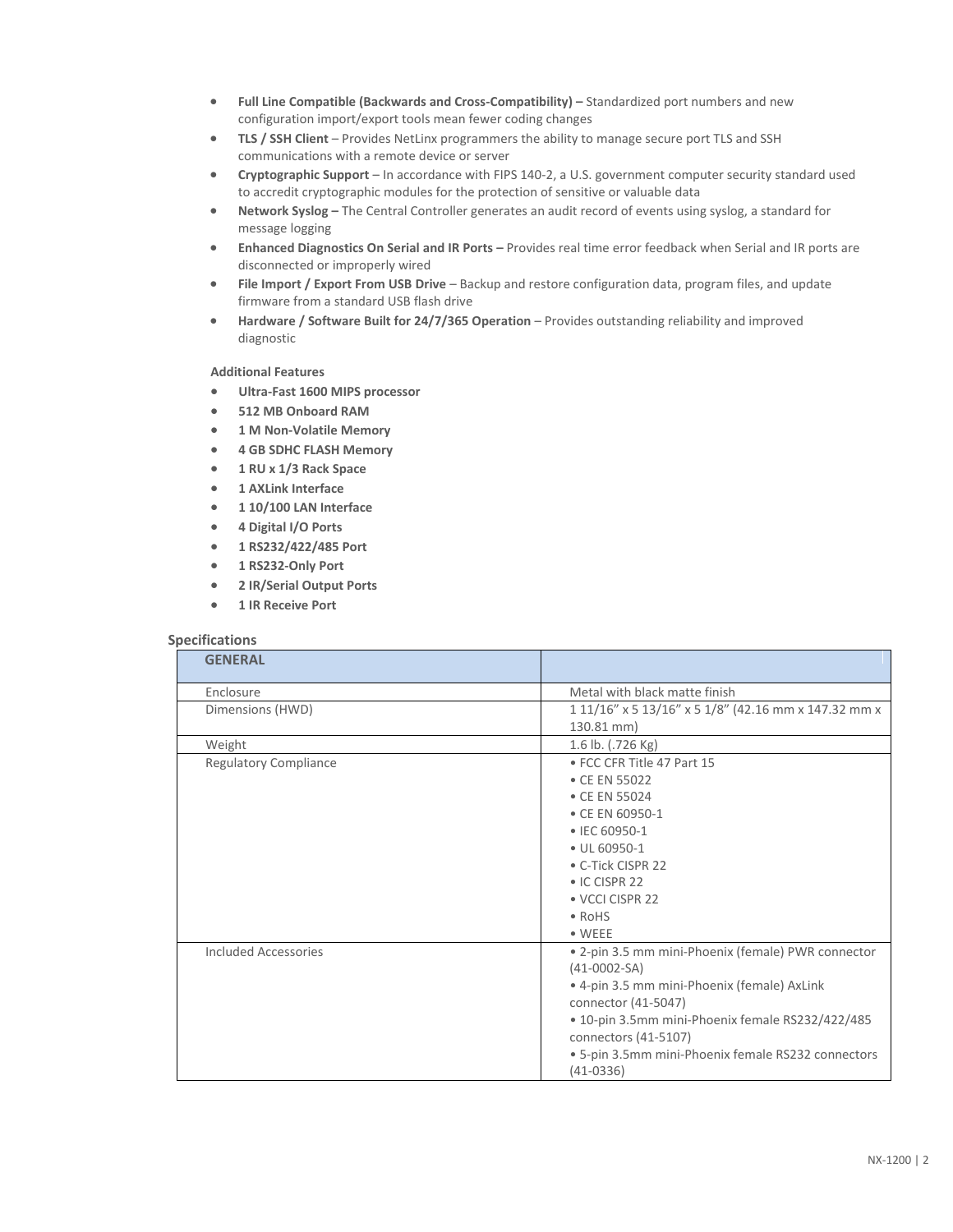| • (2) CC-NIRC IR Emitters<br><b>Optional Accessories</b><br>1/4" Depth (FG1010-720)<br>• AVB-VSTYLE-SURFACE-MNT, V Style Single Module<br>Surface Mount Brackets (FG1010-722)<br>• PSN6.5, 6.5 A Power Supply (FG423-41)<br>• PSR5.4, 12 VDC, 5.4 A Power Supply with 3.5 mm<br>Phoenix Connector with Retention Screws (FG423-48)<br>• PSN4.4, Power Supply, 4.5 A, 3.5 mm Phoenix, 13.5<br>VDC (Discontinued) (FG423-45)<br>• CC-USB-NI, USB Programming Cable (FG10-2105)<br>• CC-NIRC, IR Cables (FG10-000-11)<br>• CBL-ETH-FL2, Cat6 Ethernet Cable (FG10-2194-16)<br>• CBL-ETH-FL, Ethernet Cat5e Flat Cable (FG10-2182-<br>16)<br>• EXB-IRS4, ICSLan IR/S Interface, 4 IR/S and 4 Inputs<br>(FG2100-23)<br>· EXB-COM2, ICSLan Serial Interface, 2 Ports (FG2100-<br>22) | · 6-pin 3.5 mm mini-Phoenix female I/O connector<br>$(41 - 5063)$ |
|--------------------------------------------------------------------------------------------------------------------------------------------------------------------------------------------------------------------------------------------------------------------------------------------------------------------------------------------------------------------------------------------------------------------------------------------------------------------------------------------------------------------------------------------------------------------------------------------------------------------------------------------------------------------------------------------------------------------------------------------------------------------------------|-------------------------------------------------------------------|
|                                                                                                                                                                                                                                                                                                                                                                                                                                                                                                                                                                                                                                                                                                                                                                                |                                                                   |
| • EXB-REL8, ICSLan Relay Interface, 8 Channels<br>(FG2100-20)<br>• EXB-I/O8, ICSLan Input/Output Interface, 8 Channels<br>(FG2100-21)<br>$\bullet$ EXB-MP1, ICSLan Multi-Port, 1 COM, 1 IR/S, 2 I/O, 1                                                                                                                                                                                                                                                                                                                                                                                                                                                                                                                                                                         | • AVB-VSTYLE-RMK, V Style Module Rack Mounting Tray               |

| <b>ACTIVE POWER REQUIREMENTS</b> |                                     |
|----------------------------------|-------------------------------------|
| Voltage, DC (Typical)            | 12 VDC                              |
| DC Current Draw                  | 200 mA @ 12 VDC                     |
| Voltage DC Range                 | $9 - 18$ VDC                        |
| Power Connector                  | 3.5mm Phoenix with retaining screws |

| <b>POWER CONSUMPTION</b>        |     |
|---------------------------------|-----|
| <b>Active Power Consumption</b> | 3 W |
|                                 |     |

| <b>ENVIRONMENTAL</b>       |                                  |
|----------------------------|----------------------------------|
| Temperature (Operating)    | 32° F to 122° F (0° C to 50° C)  |
| Temperature (Storage)      | 14° F to 140° F (-10° C to 60°C) |
| Humidity (Operating)       | 5% to 85% RH                     |
| Heat Dissipation (Typical) | 10.2 BTU/hr                      |

| <b>ONBOARD MASTER</b>    |                                                                                                   |
|--------------------------|---------------------------------------------------------------------------------------------------|
| Processor                | 1600 MIPS                                                                                         |
| Program Port             | (1) USB Standard B                                                                                |
| Configuration Dip Switch | 4-position                                                                                        |
| Status Indicator         | Status LED (green) blinks to indicate that the system is<br>programmed and communicating properly |
| Input Indicator          | Input LED (yellow) blinks to indicate that the Controller<br>is receiving data                    |
| Output Indicator         | Output LED (red) blinks to indicate that the Controller<br>is transmitting data                   |
| <b>ID Pushbutton</b>     | Black ID pushbutton for setting IP mode and reverting<br>to default configuration and firmware    |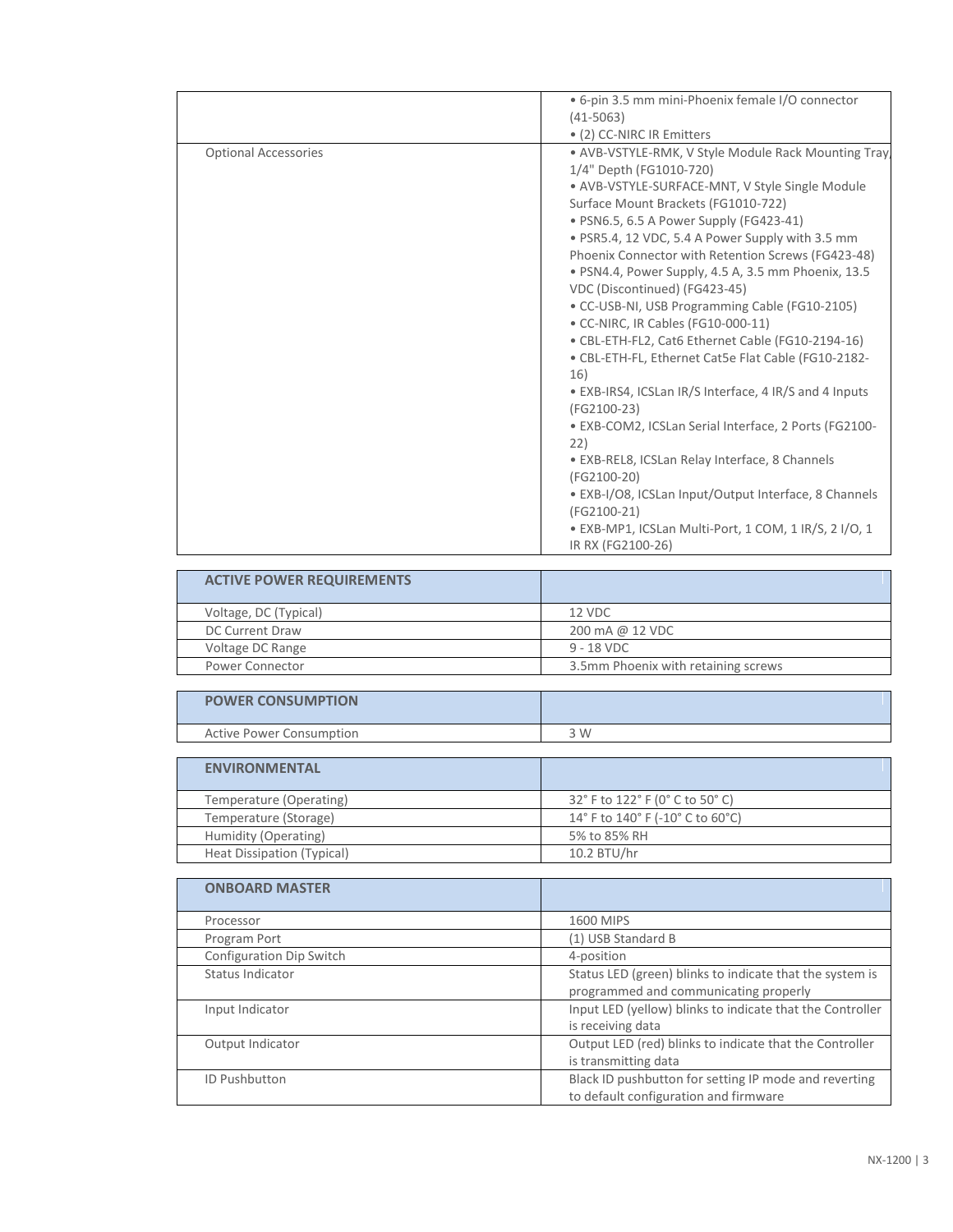| (1) USB Standard A, USB Host port supports Solid State<br>drive for upgrading firmware, loading code files,<br>copying configuration data and remote storage |
|--------------------------------------------------------------------------------------------------------------------------------------------------------------|
|                                                                                                                                                              |
|                                                                                                                                                              |
|                                                                                                                                                              |
| 1 MB                                                                                                                                                         |
| 4 GB SD                                                                                                                                                      |
| 512 MB                                                                                                                                                       |
| Supports external USB Solid State Drives                                                                                                                     |
|                                                                                                                                                              |

| <b>ETHERNET</b>    |                                                                                                                                                                       |
|--------------------|-----------------------------------------------------------------------------------------------------------------------------------------------------------------------|
| Connection         | (1) RJ-45                                                                                                                                                             |
| Description        | 10/100 Port RJ-45 connector provides TCP/IP<br>communication. Auto MDI/MDI-X enabled. Supports<br>IPv4 and IPv6 networks. Supports HTTP, HTTPS, Telnet,<br><b>FTP</b> |
| Link/Act Indicator | Link/Activity LED (green) blinks when receiving<br>Ethernet data packets, one on Ethernet RJ-45<br>connector and one on the front panel                               |
| Speed Indicator    | Speed LED (yellow) lights On when the connection<br>speed is 100 Mbps Ethernet connection and turns OFF<br>when the speed is 10 Mbps                                  |

| <b>CONTROL PORTS &amp; INDICATORS</b> |                                                          |
|---------------------------------------|----------------------------------------------------------|
| <b>AxLink Port</b>                    | (1) 4-position 3.5mm Screw Terminal, provides data       |
|                                       | and power to external AxLink control devices             |
| AxLink Indicator                      | (1) AxLink LED (green) indicates the state of the AxLink |
|                                       | port                                                     |
| RS-232/422/485 Port                   | (1) 10-position 3.5mm Screw Terminal                     |
|                                       | NetLinx Port 1                                           |
|                                       | XON/XOFF (transmit on / transmit off)                    |
|                                       | CTS/RTS (clear to send/ready to send)                    |
|                                       | 300 - 115,200 baud                                       |
| RS-232 Port                           | (1) 5-position 3.5mm Screw Terminal                      |
|                                       | NetLinx Port 2                                           |
|                                       | XON/XOFF (transmit on / transmit off)                    |
|                                       | CTS/RTS (clear to send/ready to send)                    |
|                                       | 300 - 115,200 baud                                       |
| Serial Indicator                      | (2) sets of LEDs (red/yellow) indicate when serial Ports |
|                                       | 1 and 2 are transmitting and receiving                   |
|                                       | data                                                     |
| IR/Serial                             | (2) 2-position 3.5mm Screw Terminal                      |
|                                       | 2 IR Transmit / 1-way Serial ports                       |
|                                       | NetLinx Ports 11-12                                      |
|                                       | Support high-frequency carriers up to 1.142 MHz          |
|                                       | 2 IR/Serial data signals can be generated                |
|                                       | simultaneously                                           |
| IR/Serial Indicators                  | (2) LEDs (red) indicate when each of the IR/Serial       |
|                                       | ports (11-12) are transmitting control data              |
| I/O Channels                          | (4) One 6-position 3.5mm Screw Terminal                  |
|                                       | 4-channel binary I/O port for contact closure with each  |
|                                       | input being capable of voltage sensing                   |
|                                       | NetLinx Port 22                                          |
|                                       | Channels 1-4                                             |
| I/O Indicator                         | (4) LEDs (yellow) indicate each of the I/O               |